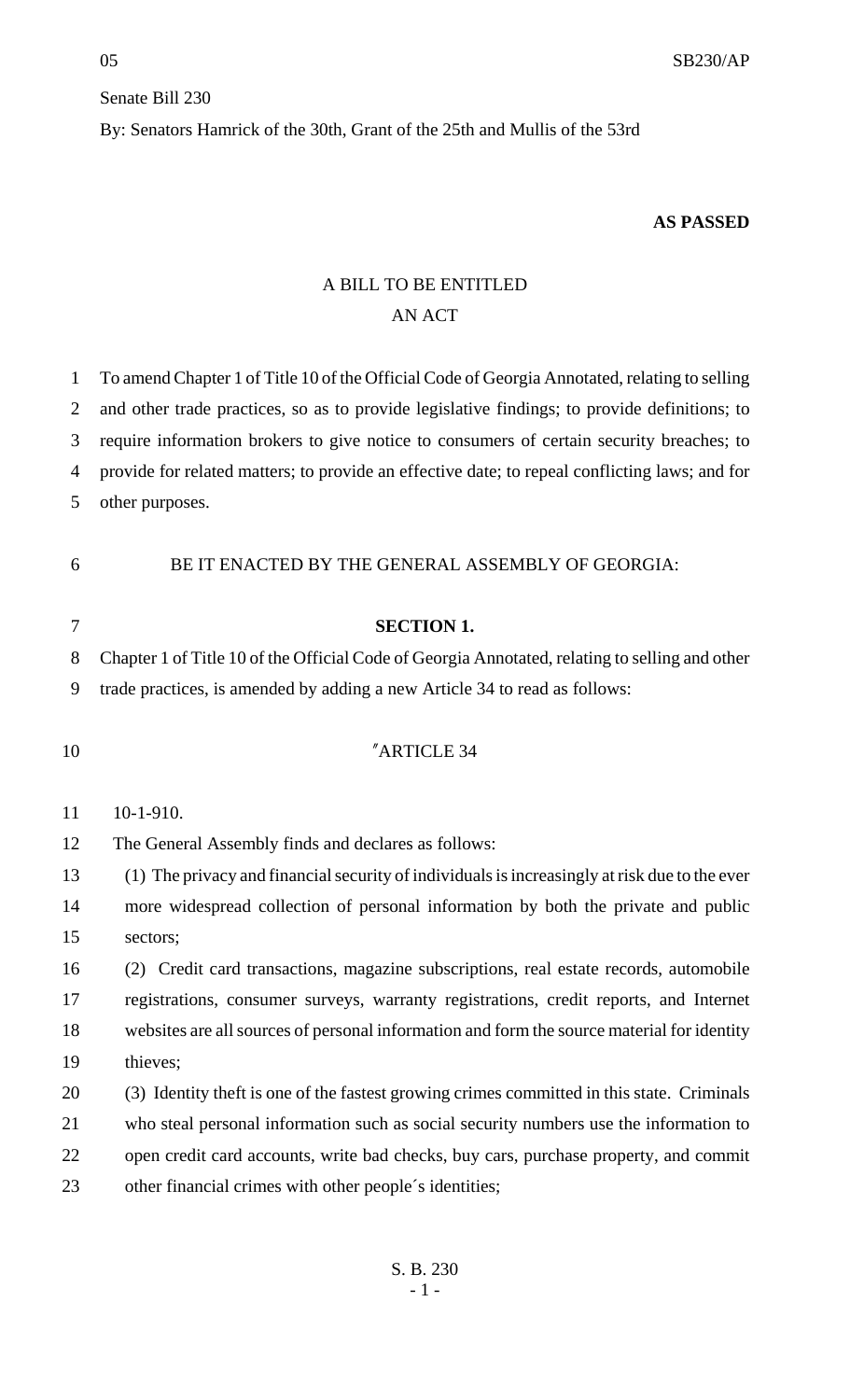- (4) Implementation of technology security plans and security software as part of an information security policy may provide protection to consumers and the general public from identity thieves;
- (5) Information brokers should clearly define the standards for authorized users of its data so that a breach by an unauthorized user is easily identifiable;
- (6) Identity theft is costly to the marketplace and to consumers; and
- (7) Victims of identity theft must act quickly to minimize the damage; therefore,
- expeditious notification of unauthorized acquisition and possible misuse of a person´s personal information is imperative.
- 10-1-911.
- As used in this article, the term:

 (1) 'Breach of the security of the system' means unauthorized acquisition of an individual´s computerized data that compromises the security, confidentiality, or integrity of personal information of such individual maintained by an information broker. Good faith acquisition of personal information by an employee or agent of an information broker for the purposes of such information broker is not a breach of the security of the system, provided that the personal information is not used or subject to further unauthorized disclosure.

- (2) 'Information broker' means any person or entity who, for monetary fees or dues, engages in whole or in part in the business of collecting, assembling, evaluating, compiling, reporting, transmitting, transferring, or communicating information concerning individuals for the primary purpose of furnishing personal information to nonaffiliated third parties, but does not include any governmental agency whose records are maintained primarily for traffic safety, law enforcement, or licensing purposes.
- (3) 'Notice' means:
- (A) Written notice;

 (B) Electronic notice, if the notice provided is consistent with the provisions regarding electronic records and signatures set forth in Section 7001 of Title 15 of the United States Code; or

 (C) Substitute notice, if the information broker demonstrates that the cost of providing notice would exceed \$250,000.00, that the affected class of individuals to be notified exceeds 500,000, or that the information broker does not have sufficient contact information to provide written or electronic notice to such individuals. Substitute notice shall consist of all of the following:

 (i) E-mail notice, if the information broker has an e-mail address for the individuals to be notified;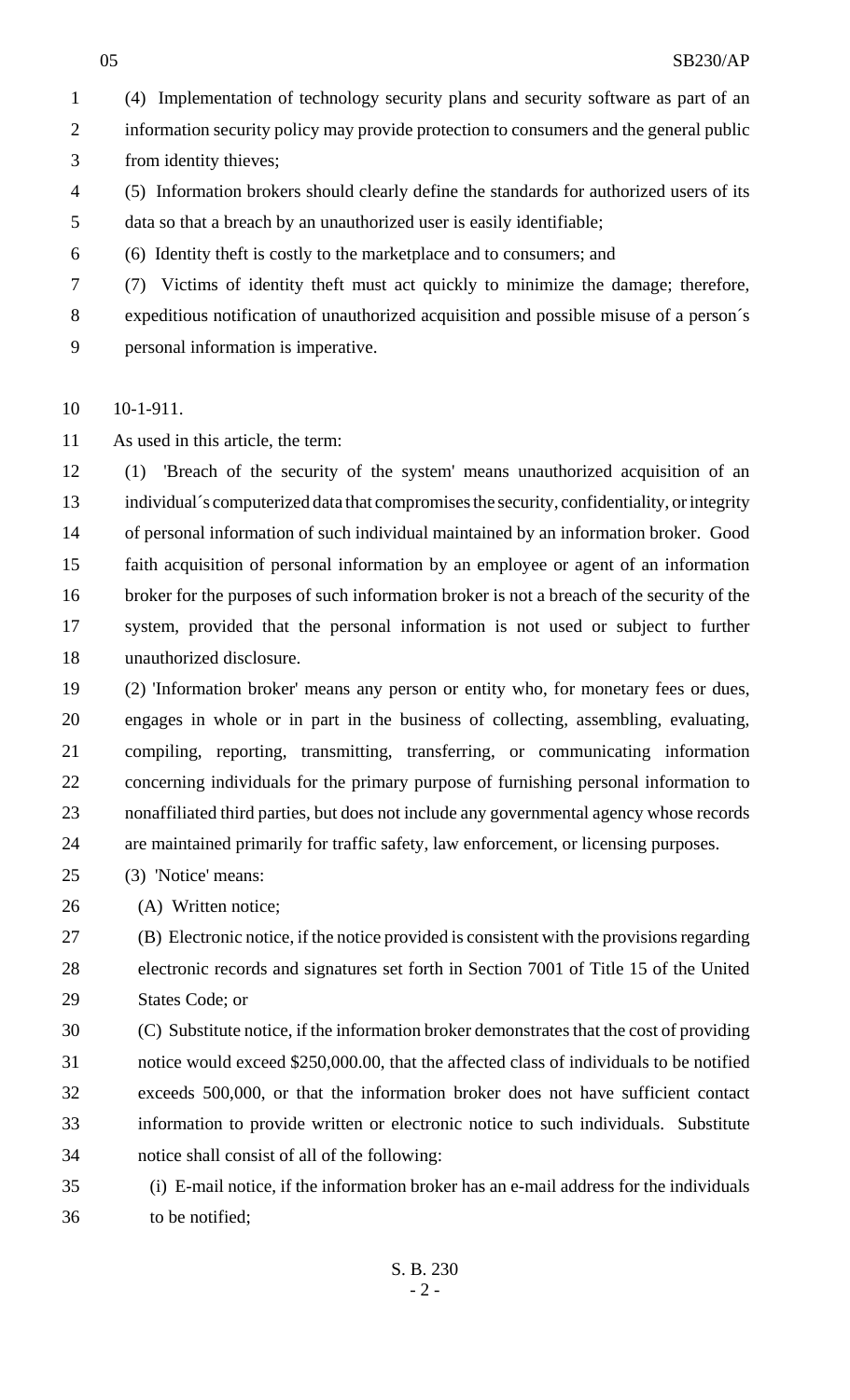$05 \overline{\smash{\big)}\mathop{\mathrm{SB}}\nolimits}$   $\overline{\mathop{\mathrm{SB}}\nolimits}$   $\overline{\mathop{\mathrm{SB}}\nolimits}$   $\overline{\mathop{\mathrm{SB}}\nolimits}$   $\overline{\mathop{\mathrm{SB}}\nolimits}$   $\overline{\mathop{\mathrm{SB}}\nolimits}$   $\overline{\mathop{\mathrm{SB}}\nolimits}$   $\overline{\mathop{\mathrm{SB}}\nolimits}$   $\overline{\mathop{\mathrm{SB}}\nolimits}$   $\overline{\mathop{\mathrm{SB}}\nolimits}$   $\overline{\mathop{\mathrm{SB}}\nolimits}$   $\overline$ 

(ii) Conspicuous posting of the notice on the information broker´s website page, if

the information broker maintains one; and

(iii) Notification to major state-wide media.

 Notwithstanding any provision of this paragraph to the contrary, an information broker that maintains its own notification procedures as part of an information security policy for the treatment of personal information and is otherwise consistent with the timing requirements of this article shall be deemed to be in compliance with the notification requirements of this article if it notifies the individuals who are the subjects of the notice in accordance with its policies in the event of a breach of the security of the system.

 (4) 'Person' means any individual, partnership, corporation, limited liability company, trust, estate, cooperative, association, or other entity. The term 'person' as used in this article shall not be construed to require duplicative reporting by any individual, corporation, trust, estate, cooperative, association, or other entity involved in the same transaction.

 (5) 'Personal information' means an individual´s first name or first initial and last name in combination with any one or more of the following data elements, when either the name or the data elements are not encrypted or redacted:

18 (A) Social security number;

(B) Driver´s license number or state identification card number;

 (C) Account number, credit card number, or debit card number, if circumstances exist wherein such a number could be used without additional identifying information, access codes, or passwords;

(D) Account passwords or personal identification numbers or other access codes; or

 (E) Any of the items contained in subparagraphs (A) through (D) of this paragraph when not in connection with the individual´s first name or first initial and last name, if the information compromised would be sufficient to perform or attempt to perform identity theft against the person whose information was compromised.

 The term 'personal information' does not include publicly available information that is lawfully made available to the general public from federal, state, or local government records.

10-1-912.

 (a) Any information broker that maintains computerized data that includes personal information of individuals shall give notice of any breach of the security of the system following discovery or notification of the breach in the security of the data to any resident of this state whose unencrypted personal information was, or is reasonably believed to have been, acquired by an unauthorized person. The notice shall be made in the most expedient